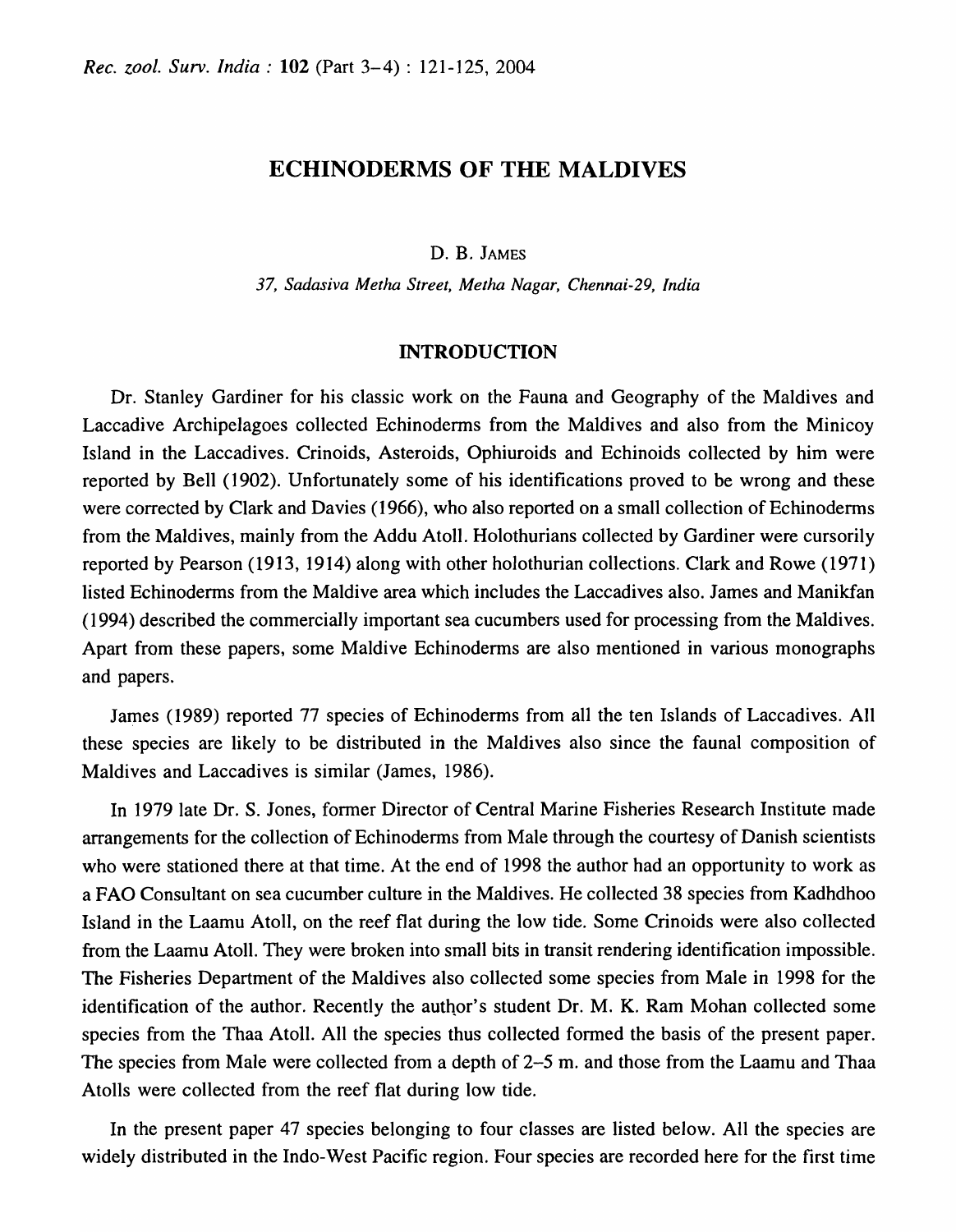from the Maldives and these are marked with an asterisk. At the end of the paper some remarks are given on the distribution of Echinoderm fauna of Kadhdhoo Island.

## Class ASTEROIDEA

## Family OPHIDIASTERIDAE

- *1. Dactylosaster cylindricus* (Lamarck) Laamu Atoll
- *2. Fromia indica* (Perrier) Male
- *3. Linckia laevigata* (Linnaeus) Laamu Atoll, Thaa Atoll, Male
- *4. Linckia multifora* (Lamarck) Laamu Atoll, Thaa Atoll, Male

### Family ACANTHASTERIDAE

*5. Acanthaster planci* (Linnaeus) Male

## Family OREASTERIDAE

*6. Culcita schmideliana* (Retzius) Laamu Atoll, Male

### Class OPHIUROIDEA

## Family OPHIOCOMIDAE

- *7. Ophiocoma scolopendrina* (Lamarck) Laamu Atoll, Male
- *\*8. Ophiocoma anaglyptica* Ely Laamu Atoll
- *9. Ophiocoma dentata* Muller & Troschel Laamu Atoll
- *10. Ophiocoma erinaceus* Muller & Troschel Laamu Atoll, Male
- *11. Ophiomastix annulosa* (Lamarck) Laamu Atoll

## Class ECHINOIDEA

## Family DIADEMATIDAE

- *12. Diadema setosum* (Leske) Laamu Atoll
- *13. Echinothrix diadema* (Linnaeus) Laamu Atoll, Male
- *14. Echinothrix calamaris* (Pallas) Laamu Atoll

### Family STOMPONEUSTIDAE

*15. Stomopneustes variolaris* (Lamarck) Laamu Atoll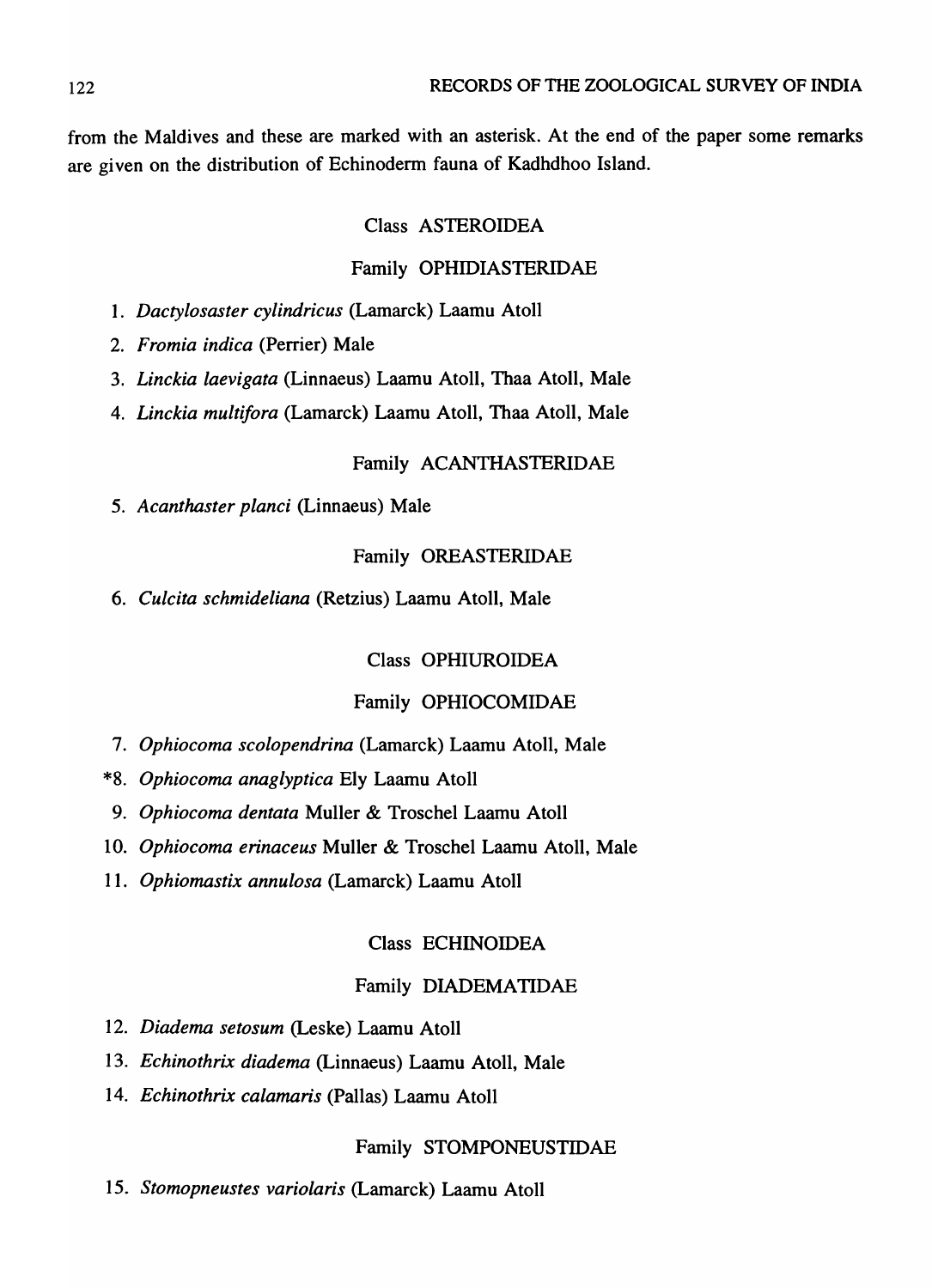Family TOXOPNEUSTIDAE

- *16. Tripneustes gratilla* (Linnaeus) Laamu. Atoll
- *17. Toxopneustes pileolus* (Lamarck) Laamu Atoll

### Family ECHINOMETRIDAE

- *18. Echinometra mathaei* (de Blainville) Laamu Atoll
- 19. Heterocentrotus mammillatus (Linnaeus) Thaa Atoll, Male

### Family CL YPEASTERIDAE

*20. Clypeaster reticulatus* (Linnaeus) Laamu Atoll

#### Family FIBULARIDAE

*21. Fibularia volva* L. Agassiz Laamu Atoll

## Family LAGANIDAE

*22. Laganum depressum* Lesson Laamu Atoll

Class HOLOTHUROIDEA

#### Family HOLOTHURIIDAE

- *23. Pearsonothuria graeffei* (Semper) Laamu Atoll, Male
- *24. Actinopyga mauritiana* (Quoy & Gaimard) Laamu Atoll
- *25. Actinopyga lacanora* (Jaeger) Laamu Atoll
- *26. Actinopyga miliaria* (Quoy & Gaimard) Laamu Atoll
- *27. Actinopya echinites* (Jaeger) Laamu Atoll
- *28. Bohadschia marmorata* (Jaeger) Laamu Atoll
- *29. Bohadschia argus* (Jaeger) Laamu Atoll
- *30. Holothuria (Halodeima) atra* (Jaeger) Laamu Atoll
- *31. Holothuria (Thymioscyia) hilla* Lesson Laamu Atoll
- *\*32. Holothuria (Thymiosycia) arenicola* Semper Laamu Atoll
- *33. Holothuria (Thymiosycia) impatiens* (Forskal) Laamu Atoll
- *34. Holothuria (Mertensiothuria) leucospilota* Brandt Laamu Atoll
- *35. Holothuria (Microthele) nobilis* Selenka Laamu Atoll
- *\*36. Holothuria (Microthele) fuscogilva* Cherbonnier Laamu Atoll
- *37. Holothuria (Lessonothuria) pardalis* Selenka Laamu Atoll
- *38. Holothuria (Platyperona) difficilis* Semper Male
- *39. Holothuria (Semperothuria) cinerascens* (Brandt) Laamu Atoll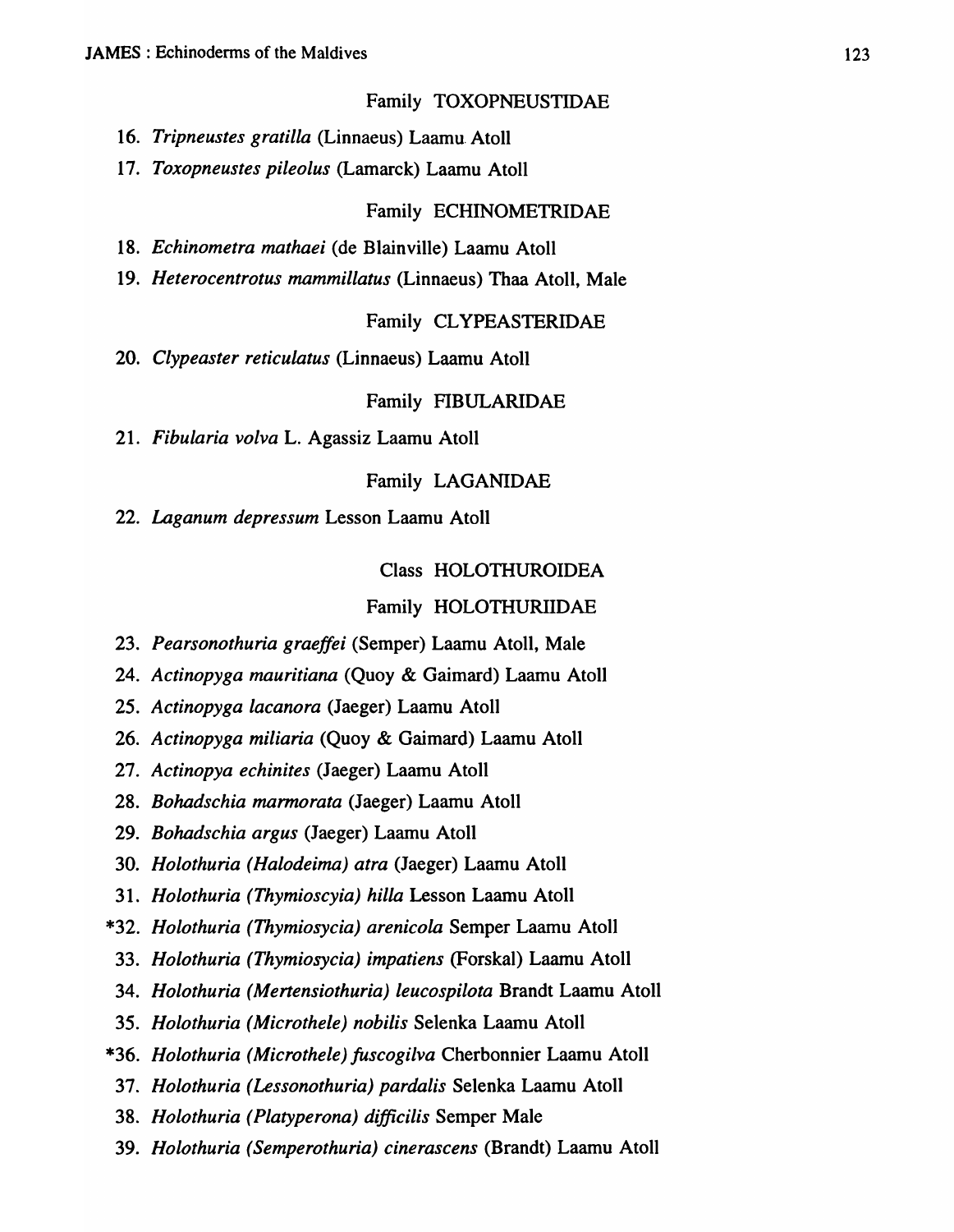#### Family STICHOPODIDAE

- *40. Stichopus chloronotus* Brandt Laamu Atoll
- 41. *Stich opus herrmanni* Semper Laamu Atoll, Male
- *\*42. Stichopus vastus* Sluiter, Male
- *\*43. Stichopus horrens* Selenka Laamu Atoll, Thaa Atoll
- *44. Thelenota ananas* (Jaeger), Male
- *45. Thelenota anax* H. L. Clark, Male

#### Family PHYLLOPHORIDAE

*46. Afrocucumis africana* (Semper) Laamu Atoll

#### Family SYNAPTIDAE

*47. Synapta maculata* (Chamisso & Eysenhardt) Thaa Atoll

#### REMARKS

Intensive collections were made on the reef flat at Kadhdhoo Island in the Laamu Atoll in front of the guest house for one week during low tide. The area seemed to be poor in echinoderms since only 38 species could be collected during an intensive search of one week. The starfish *Linckia multifora* which is common in the Laccadives seems to be rare here. *L. laevigata* occurred in two colour forms, blue and pinkish-brown. The blue form had shorter and thicker arms and occurred openly. The other colour form had longer and slender arms and found associated with coral. Only young ones (R 15-18 mm) of *Culcita schmideliana* which were light green in colour were seen on the reef flat. Near the low water mark under coral stones large specimens of *Ophicoma erinaceus*  were found. The echinoid *Echinometra mathaei* also occurred in two colour forms, light green and black. Among the sea cucumbers *Holothuria (Thymiosycia) hilla* was common. Often under one coral stone two or three specimens were found. Surprisingly *Holothuria (Halodeima) atra* and *Holothuria (Mertensiothuria) leucospilota* were also rare. *Stichopus horrens* (150 mm in length) had bluish tubercles. One specimen of *Holothuria (Thymiosycia) arenicola* had two gastropod parasites attached to the skin. One small specimen (40 mm in length) *Actinopyga mauritiana* was collected. On the whole the echinoderm fauna of this area is poor.

#### REFERENCES

- Bell, F. J. 1902. The Actinogonidiate Echinoderms of the Maldive and Laccadive Islands. *In* : Gardiner, J. S. *The Fauna and Geography of the Maldive and Laccadive Archipelagoes.*  Cambridge. 1(3) : 223-233.
- Clark, A. M. and Davies, S. P. 1966. Echinoderms of the Maldive Islands. *Ann. Mag. nat. Hist.,*   $8:597-612.$